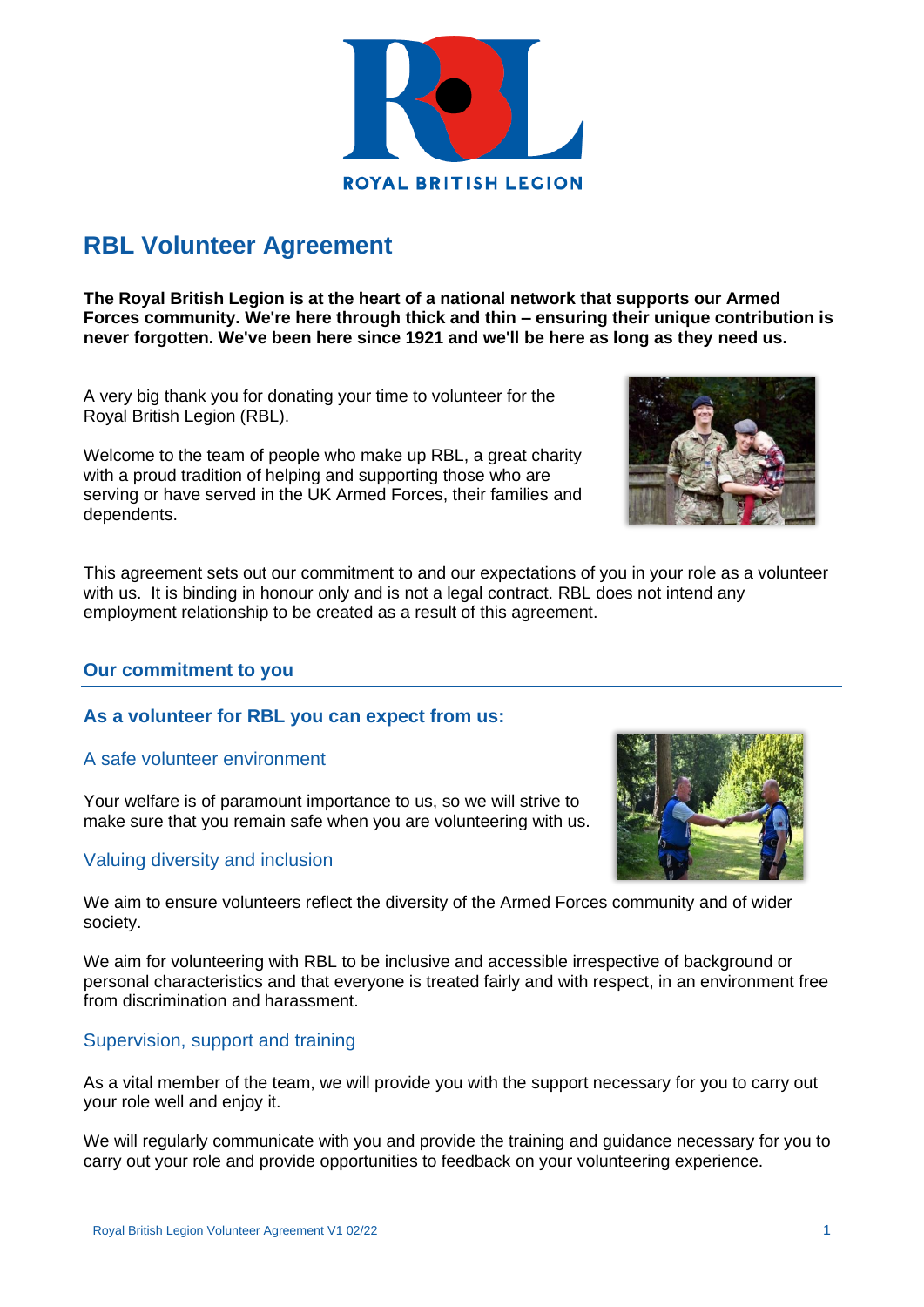

# Expenses

We will reimburse agreed out-of-pocket expenses that you may incur whilst volunteering with us.

#### Insurance cover

You are covered by RBL's Employer's Liability and Public Liability insurance while carrying out your agreed duties as an RBL volunteer.

Note: RBL's insurance policy does not cover car insurance costs associated with using a private vehicle as an RBL volunteer.

# Confidentiality and data protection

We will treat your personal information confidentially, keeping it secure and using it only for the purposes you have agreed to.

# Addressing problems

We will treat you with honesty and fairness and work with you to resolve any problems that may arise when you volunteer with us.

# **Your commitment to us**

## **And our expectation of you:**

Act in accordance with and promote the RBL's values of service, collaboration, passion, excellence and valuing our people, while representing RBL.

## Respect others

Respect beneficiaries, staff, supporters, members, volunteers and anyone you encounter both face-to-face and virtually, irrespective of their personal characteristics or background.

# Complete your training

Attend and complete within the set timescales, all required training and briefings to ensure you have the skills, competencies and understanding to support the delivery of your volunteer role(s).